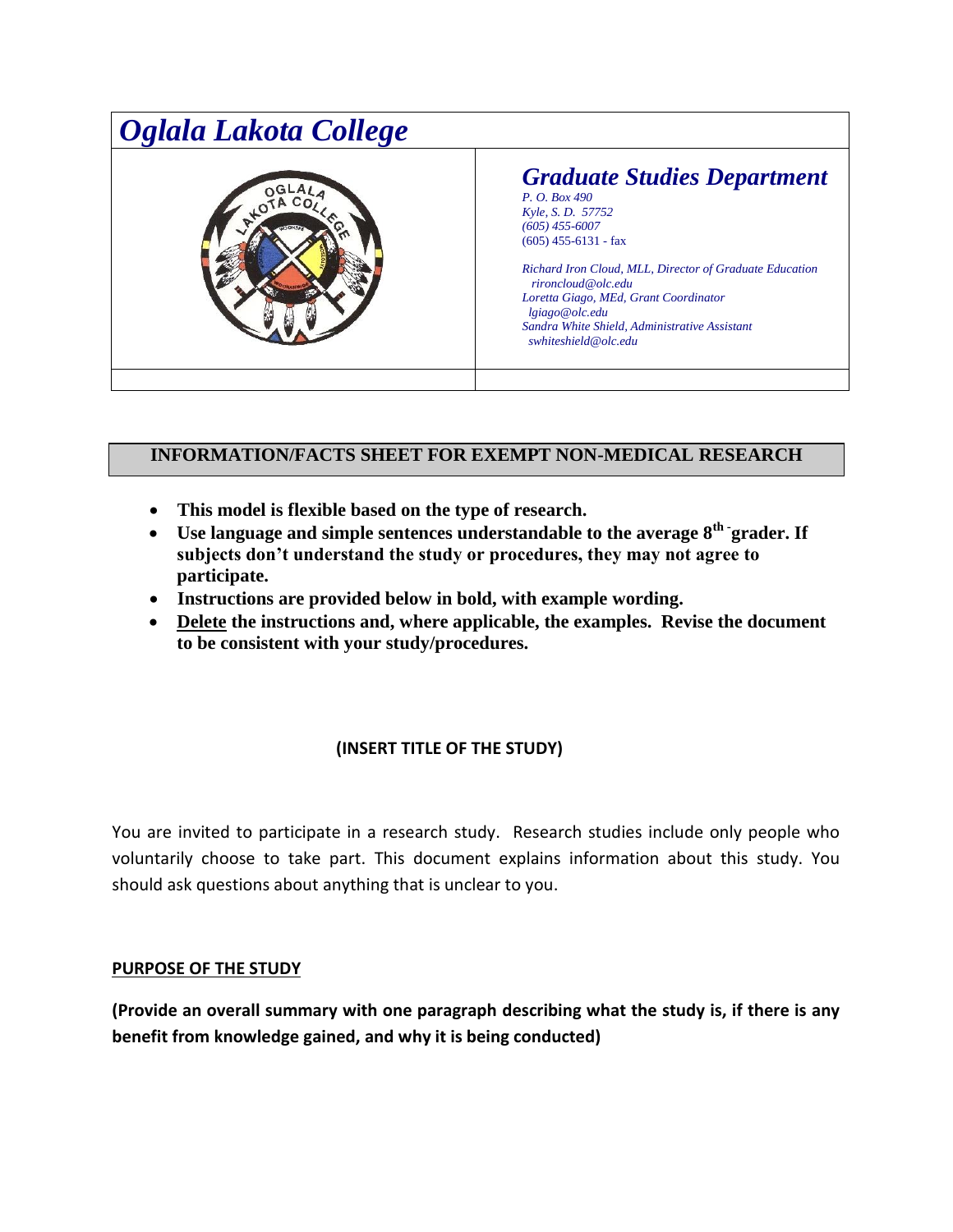#### **PARTICIPANT INVOLVEMENT**

**(Describe what participants will be asked to do and provide enough detail for the participant to understand. Indicate the study procedures; how long each procedure will take along with their total length of participation. If audio/video-recording will be used, indicate whether participants can decline to be recorded and continue with their participation)**

**EXAMPLES:**

**Example: If you agree to take part in this study, you will be asked to complete an online survey which is anticipated to take about 5 minutes. You do not have to answer any questions you don't want to, click "next" or "N/A" in the survey to move to the next question.**

**Example: If you agree to take part in this study, you will be asked to participate in a 30 minute audio-taped interview. You do not have to answer any questions you don't want to; if you don't want to be taped, handwritten notes will be taken.**

**Example: If you agree to take part in this study, you will be asked to participate in a 5 minute survey and a 30 minute audio-taped interview. You do not have to answer any questions you don't want to; if you don't want to be taped, you cannot participate in this study.**

### **CONFIDENTIALITY**

**(Explain how information will or will not be kept confidential. [If taping will take place, describe the participant's right to review/edit the audio/video-recordings or transcripts, who will have access (including transcribers). Describe how personal identities will be shielded/disguised and, if/when the audio/video-recordings will be erased (approximately). If the audio/video-recordings will be maintained indefinitely, state how confidentiality will be maintained. If information will be released to any other party for any reason, state the person/agency to which the information will be furnished, the nature of the information, and the purpose of the disclosure.)**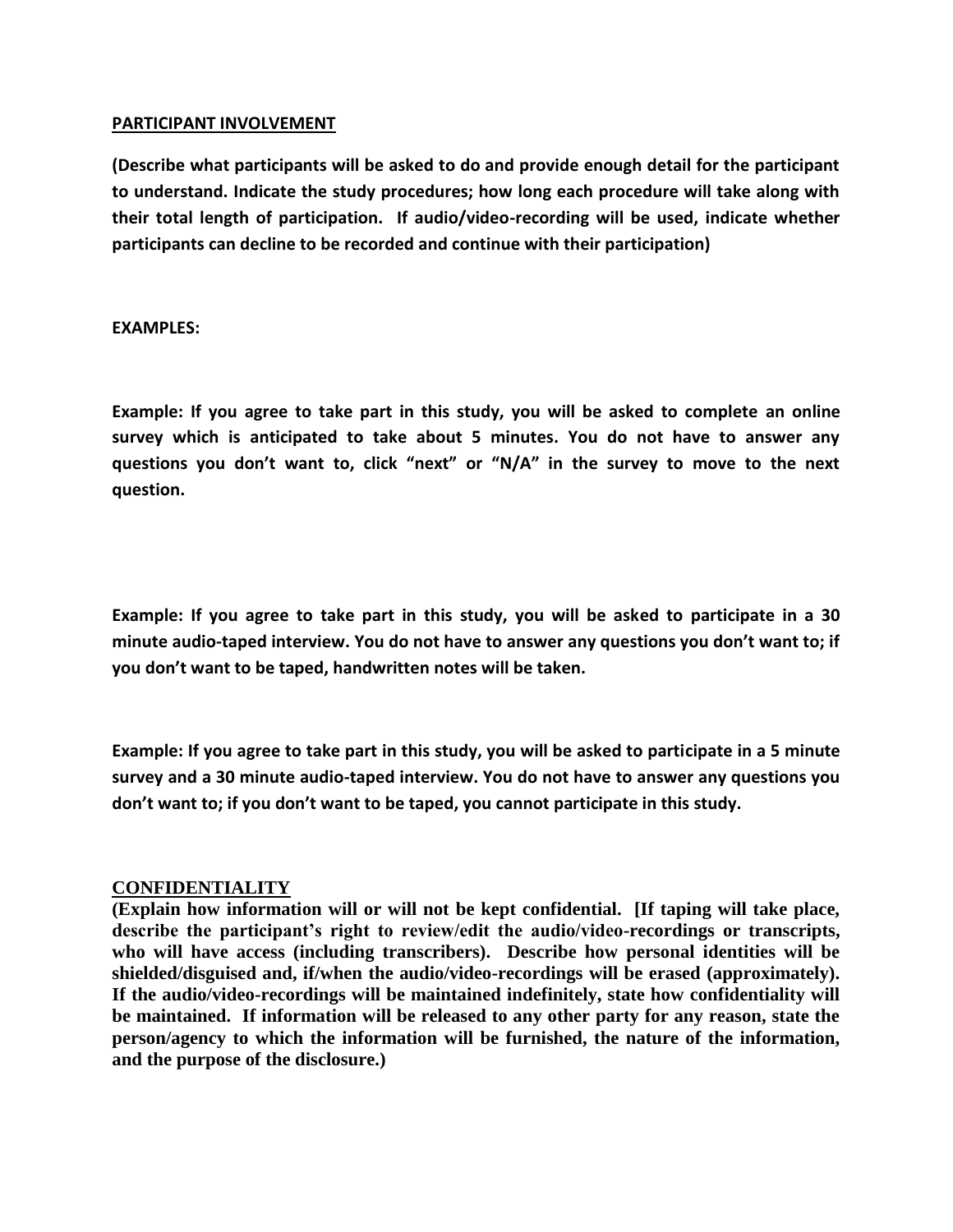**(Indicate how long the data will be kept. The data may be kept indefinitely; subjects should be informed of the maximum length of data storage.)** 

### **EXAMPLES:**

**Example: There will be no identifiable information obtained in connection with this study. Your name, address or other identifiable information will not be collected.** 

**Example: Any identifiable information obtained in connection with this study will remain confidential. Your responses will be coded with a false name (pseudonym) and maintained separately. The audio-tapes will be destroyed once they have been transcribed.**

**Example: The data will be stored on a password protected computer in the researcher's office for three years after the study has been completed and then destroyed.** 

### **Required language:**

The members of the research team and members of the Oglala Lakota Institutional Review board (OLCIRB) may access the data. The OLCIRB reviews and monitors research studies to protect the rights and welfare of research subjects.

When the results of the research are published or discussed in conferences, no identifiable information will be used. **(Remove this statement if the data are anonymous)** 

### **INVESTIGATOR CONTACT INFORMATION**

**(Provide contact information for investigators)**

### **EXAMPLES:**

**Example: Principal Investigator Tommy Trojan via email at [ttrojan@usc.edu](mailto:ttrojan@usc.edu) or phone at (213) 555-1212 or Faculty Advisor Jane Traveler at [traveler@usc.edu](mailto:traveler@usc.edu) or (213) 555-1234**